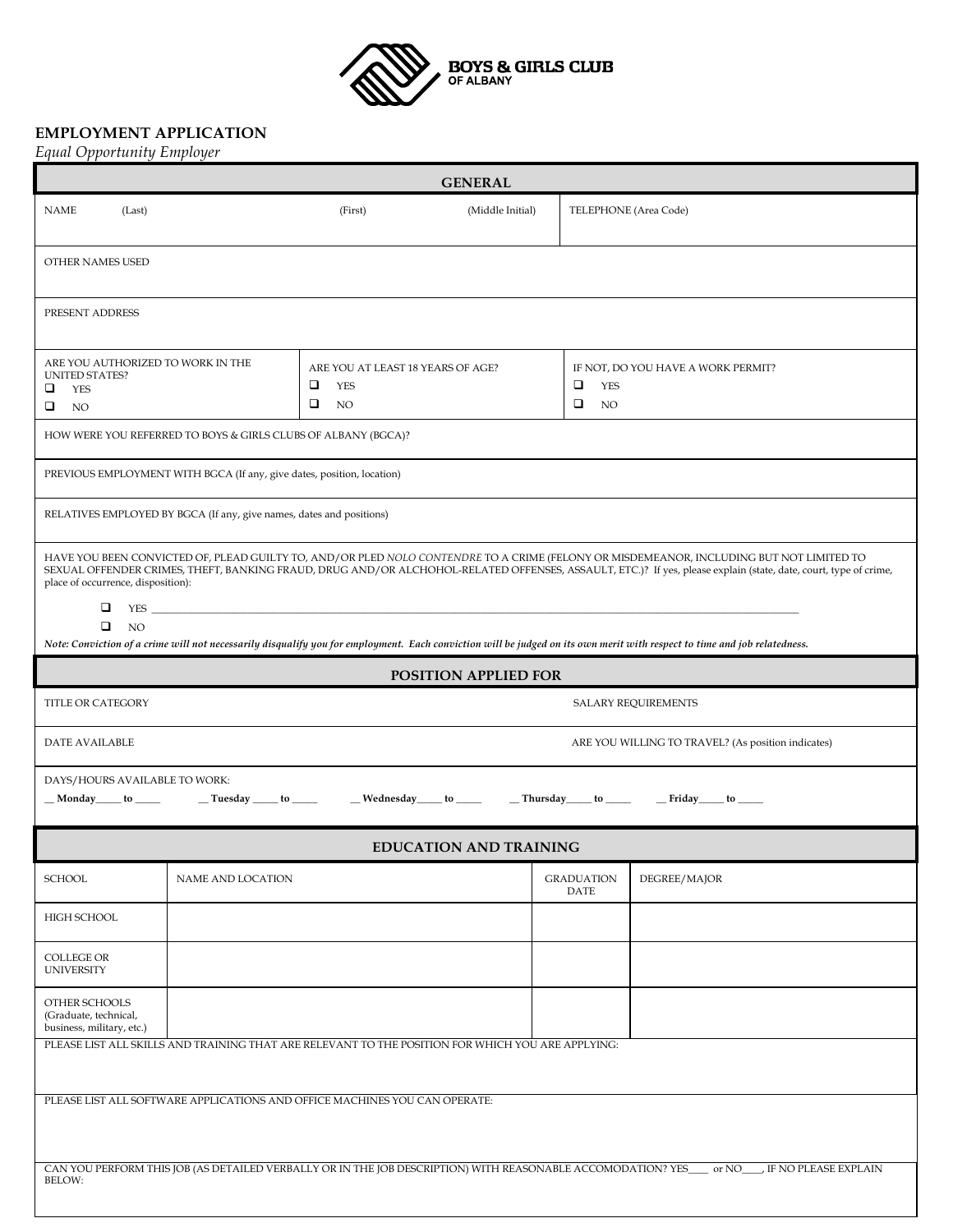| <b>WORK EXPERIENCE</b><br>Start with current or last employer first. Do not detail duties and responsibilities if described in attached resume.         |                    |        |                 |                          |                                                                 |  |  |  |  |
|---------------------------------------------------------------------------------------------------------------------------------------------------------|--------------------|--------|-----------------|--------------------------|-----------------------------------------------------------------|--|--|--|--|
| <b>COMPANY NAME</b>                                                                                                                                     |                    |        | YOUR TITLE      |                          |                                                                 |  |  |  |  |
| COMPANY ADDRESS (Street & No.)                                                                                                                          |                    | (City) |                 | (State)                  | (Zip)                                                           |  |  |  |  |
| START DATE                                                                                                                                              | <b>END DATE</b>    |        | STARTING SALARY |                          | <b>LAST SALARY</b>                                              |  |  |  |  |
| <b>SUPERVISOR'S NAME</b>                                                                                                                                | SUPERVISOR'S TITLE |        | TELEPHONE       | MAY WE CONTACT EMPLOYER? | □<br><b>YES</b><br>$\Box$<br><b>NO</b>                          |  |  |  |  |
| BRIEF DESCRIPTION OF DUTIES & RESPONSIBILITIES                                                                                                          |                    |        |                 |                          |                                                                 |  |  |  |  |
| REASON FOR LEAVING                                                                                                                                      |                    |        |                 |                          |                                                                 |  |  |  |  |
| <b>COMPANY NAME</b>                                                                                                                                     |                    |        | YOUR TITLE      |                          |                                                                 |  |  |  |  |
| COMPANY ADDRESS (Street & No.)                                                                                                                          |                    | (City) |                 | (State)                  | (Zip)                                                           |  |  |  |  |
| <b>START DATE</b>                                                                                                                                       | <b>END DATE</b>    |        | STARTING SALARY |                          | <b>LAST SALARY</b>                                              |  |  |  |  |
| SUPERVISOR'S NAME<br><b>EMPLOYER?</b>                                                                                                                   | SUPERVISOR'S TITLE |        | TELEPHONE       |                          | MAY WE CONTACT<br>$\Box$<br><b>YES</b><br>$\Box$<br>$_{\rm NO}$ |  |  |  |  |
| BRIEF DESCRIPTION OF DUTIES & RESPONSIBILITIES                                                                                                          |                    |        |                 |                          |                                                                 |  |  |  |  |
| REASON FOR LEAVING                                                                                                                                      |                    |        |                 |                          |                                                                 |  |  |  |  |
| <b>COMPANY NAME</b>                                                                                                                                     |                    |        | YOUR TITLE      |                          |                                                                 |  |  |  |  |
| COMPANY ADDRESS (Street & No.)                                                                                                                          |                    | (City) |                 | (State)                  | (Zip)                                                           |  |  |  |  |
| <b>START DATE</b>                                                                                                                                       | END DATE           |        | STARTING SALARY |                          | <b>LAST SALARY</b>                                              |  |  |  |  |
| SUPERVISOR'S NAME                                                                                                                                       | SUPERVISOR'S TITLE |        | TELEPHONE       | MAY WE CONTACT EMPLOYER? | <b>YES</b><br>❏<br>$\Box$<br>$_{\rm NO}$                        |  |  |  |  |
| BRIEF DESCRIPTION OF DUTIES & RESPONSIBILITIES                                                                                                          |                    |        |                 |                          |                                                                 |  |  |  |  |
| REASON FOR LEAVING                                                                                                                                      |                    |        |                 |                          |                                                                 |  |  |  |  |
| Have you ever worked or volunteered at a Boys & Girls Club? If yes, please explain (location, time period, name of direct supervisor)<br>Yes $\_$<br>No |                    |        |                 |                          |                                                                 |  |  |  |  |